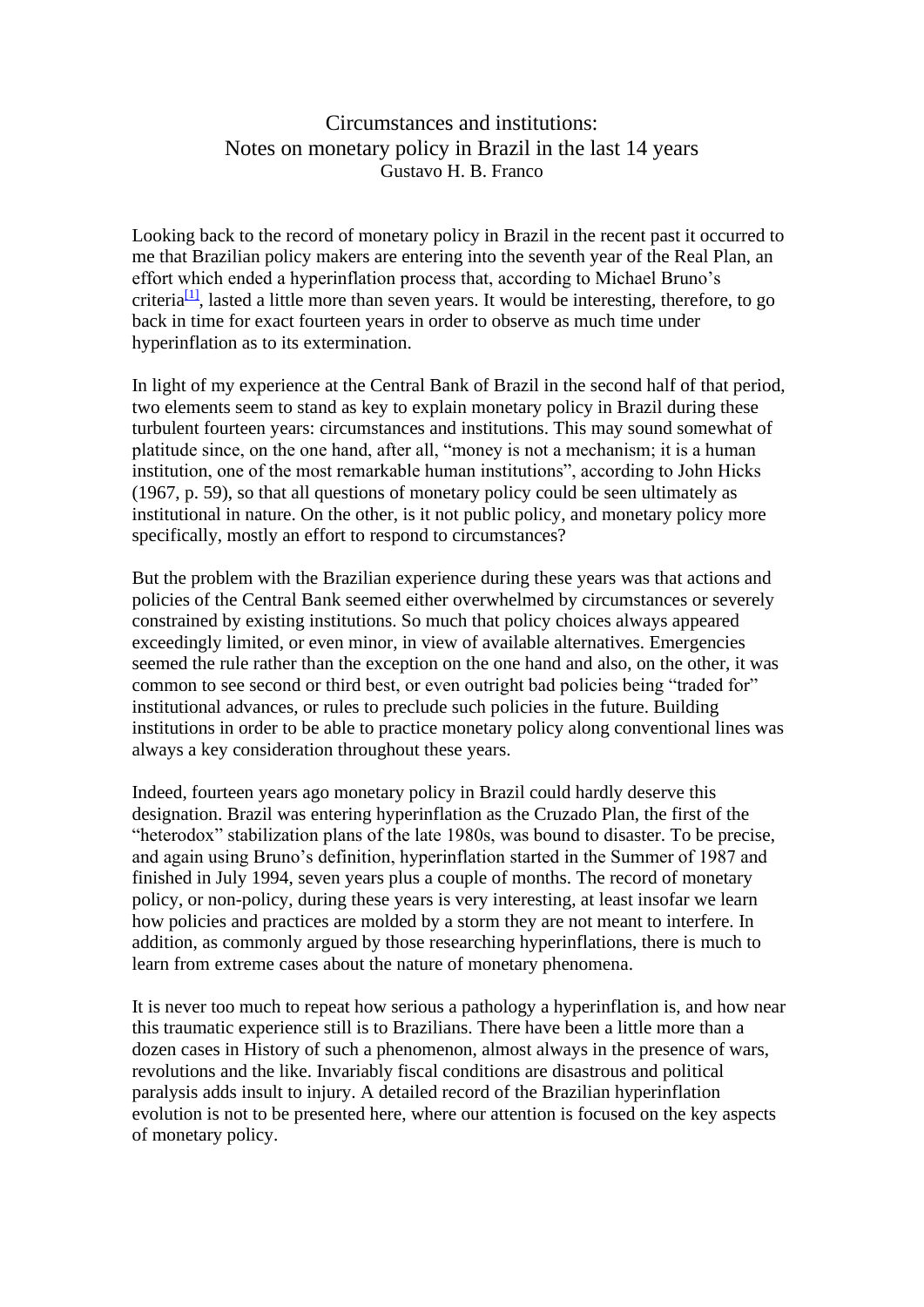It is very important to keep in mind that world-class inflation is novel situation that many Brazilian adults have not experienced in their lifetime. Histories of how amazingly the economy worked while inflation was running at 40% per month are no distant memories of old men barely recollecting memories of the 1920s. We are yet to celebrate the seventh anniversary of the Real, the new currency that was introduced partly in February, and fully in July 1994, to terminate with the disease. And many of the practices, habits and institutions, as well as wounds and scars of hyperinflation are very much alive. In fact, one can aptly describe the seven years starting in July 1994 as dedicated to the institutional reconstruction of the currency, that is, the rebuilding of an institutional framework within which monetary policy in the conventional sense is increasingly possible. It is also important to stress that this process is far from being completed.

As we recall the key elements of monetary policy in force in 1986, right before we entered the storm, we may indeed feel it was a long time ago, as if conceptual distance was time past:

- State owned *Banco do Brasil*, the largest commercial bank in the country, could lend with no limitations, to government or to the private sector, and credit itself at the Central Bank on that same amount with a simple accounting entry in a device known as "*conta movimento*"; the Central Bank worked, therefore, as a discount window for *Banco do Brasil*.
- A "parallel" budget was drafted by a public body called "*Conselho Monetário Nacional*" (known by the acronym CMN), to which the Central Bank was subordinated, in which "revenues" were ultimately the issuance of money, the reserve requirements captured from private banks and "spending" was composed of several credit programs conducted by the public banks, federal and state, and even directly by ministries. This "budget" was known as the "Monetary Budget" ("*orçamento monetário*") and bore no relationship with the fiscal budget approved by the Congress. It was like an autonomous "budget" to allocate seigniorage revenues;
- CMN was the lawful monetary authority of the country, responsible for conception and guidelines of monetary policy. It was a council formed by several ministers (Finance, Planning, Labor, Social Security, Industry and Commerce), the Central Bank's governor, the Presidents of the five federal banks and five representatives of the private sector, including the president of the National Federation of Banks (*Febraban*) and a nominee by the unions.
- "Financial repression" was increasingly strong, understood as "taxation" (direct and disguised) of the banking system in order to capture part of the inflation tax banks were earning by the non-remuneration of demand deposits. Reserve requirements on demand deposits were incredibly high (never below 80%), and also imposed on savings deposits and even mutual funds. Savings deposits were, in addition, "directed" to compulsory housing lending at rates below market. Several rounds measures creating mismatching between asset and liability indexation in savings deposits and housing loans worked like "forced loans" to banks to be recognized as Treasury's obligations, and securitized, only years later.

 There were several reasons, not to be detailed here, to explain why the fiscal situation in Brazil experienced a profound deterioration with the initiation of the first civilian government in two decades<sup>[\[2\]](file:///C:/Users/gusta/OneDrive/Documentos/New%20stuff/Home%20page%20-%20convertidos/Extraidos%20pelo%20Andre2%20-%20tudo/circumstances%20and%20institutions.htm%23_ftn2)</sup>. The seeds of hyperinflation were sowed and the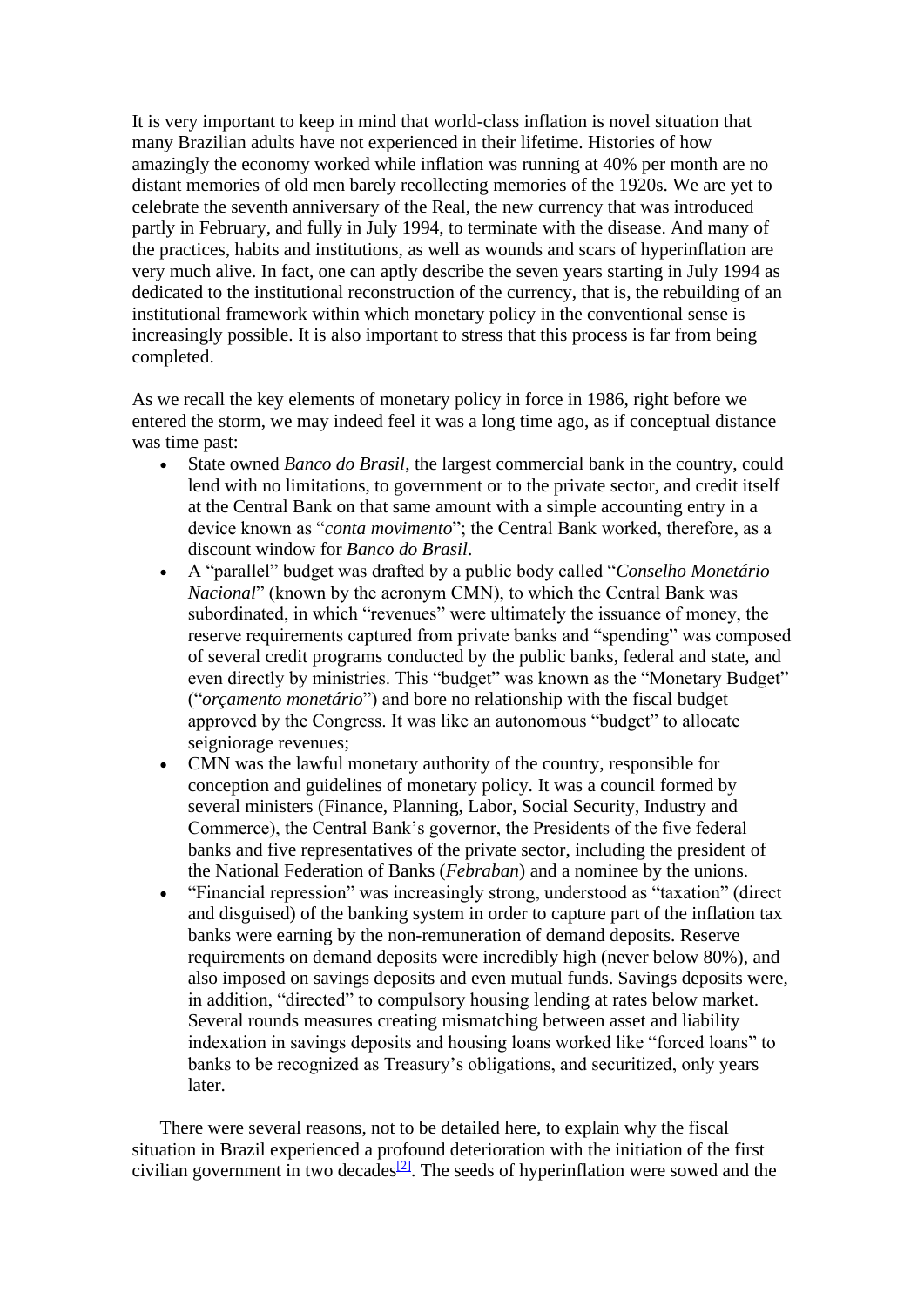process exploded as the price freeze implemented during the Cruzado Plan collapsed late in 1986. It appears as a paradox that it was precisely in this same year, as part of the attempt to save the otherwise doomed Cruzado Plan, that the accounting device known as "*conta movimento*" and also the "*orçamento monetário*" were both extinct. Interestingly, what was intended to be a progress turned out to produce the opposite effect: public banks, federal and state, all assumed a yet unknown degree of autonomy, most notably state banks, all practicing very aggressive "development finance" only to come to the Central Bank's window individually when liquidity problems appeared. Rediscount loans were granted and afterwards consolidated, or transferred to states or to the federal government, or "capitalized". Mechanisms to finance states, the Federal Treasury and development programs only became decentralized and less transparent.

It is easy to miss the important point that the "*conta movimento*" and the "*orçamento monetário*" were mechanisms through which the Federal Government concentrated all power to control the use of seigniorage. Such centralization of responsibilities was typical of the years of military rule that ended in 1985. One can interpret the abolition of these mechanisms as part of a movement that "democratized" the use of seigniorage especially among states and also by the federal development banks. The most diverse political constituencies (state banks, regionally focused federal banks, sectoral funds fed by budgetary allocations and *Banco do Brasil* loans and under the influence of private sector federations, etc.) wanted to exercise "money-issuing" capabilities without the discipline imposed by the CMN. The result was that the deterioration of public finances seemed unprecedented as the discretionary control exercised by the Finance Ministry was altogether destroyed. In this connection, it is also interesting that 1986 was the year of the creation of the Secretary of the Treasury at the Finance Ministry. No doubt an advance as far as institutions are concerned, but for the first five years or so, this secretary had no structure and staff. Institutions are crucial but they need people to make them live.

Two years later in 1988, a new Constitution was promulgated and its spirit was to reconstruct Democracy by advancing the "fragmentation" of the central government, or the "decentralization" of the state. In many ways the process is similar to the disaggregation of the Soviet Empire: the strong central power, the Federal Government, lost control over tax revenues (through sharing mechanisms) and spending (with earmarking of federal money to regional and sectoral uses) and became the weak part of a diverse federation. In addition, the resentment against the military produced an urge towards "redeeming the social debt" that amplified very considerably social spending, especially social security and health benefits.

The most common descriptions of the fiscal consequences of the 1988 Constitution were "disaster" or "catastrophe". Under the new constitutional rules one could easily see a huge mismatch between aspirations, seen as obligations to spend imposed on the state, most notably on the Federal Government, and possibilities, which were limited to the amount of taxes that society would agree to transfer to all levels of government. Again, a revealing paradox was visible: together with all the directives condemning Brazil to fiscal disaster, the 1988 Constitution would introduce the prohibition to the Central Bank to finance the Treasury directly and indirectly in any form. No doubt, the measure should be seen as a progress, yet with two caveats. First, like the extinction of the "*orçamento monetário"*, the new measure would "decentralize" access to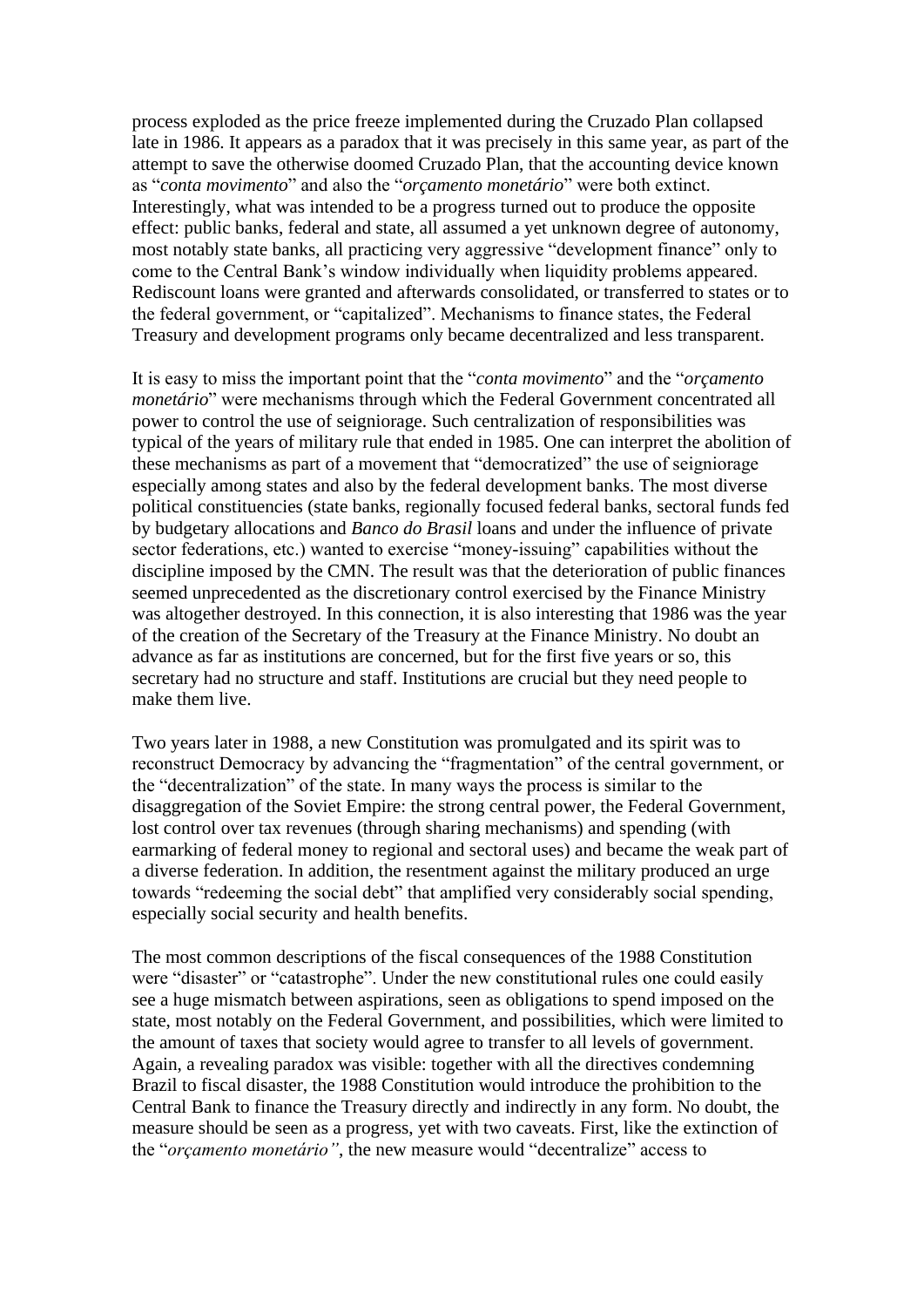seigniorage at the Central Bank, so that state and federal banks could continue to work as unfunded development banks seeking finance ultimately at the Central Bank.

Second, the Central Bank had a sizeable portfolio of Treasury bonds; when they would fall due, would the Central Bank be prohibited to renew them? Could these bonds be exchanged with others, with the same face value? Lawyers answered yes to both questions, so that, as a result, the new directives' effective result was to create a "quota" of Central Bank's financing of the Treasury, and to the extent that the Treasury could exchange the existing bonds with others with longer tenors and lower rates, and renew them with no restriction.

The latter examples only show that even the most conventional measures towards fiscal discipline, and towards the separation of the Central Bank from the Treasury, could have the opposite effect on public finances and monetary policy at least on the short run. It is interesting to note that there was a considerable amount of pragmatism in this Faustian bargain through which fiscal and monetary laxity in the present was surrendered in exchange for the future austerity or for institutions that would narrow the options for fiscal irresponsibility.

As hyperinflation progressed, new and interesting practices would develop in the field of monetary policy that, in fact, would mark a substantial difference between Brazil and Argentina. During the pre-hyperinflation years one could say that the only target to monetary policy was to finance government. Now there was something else. As Brazil seemed to slide towards the "wrong side" of the inflation tax Laffer curve, higher and higher levels of inflation seemed necessary to finance the budget deficit. The issuance of indexed domestic debt assumed crucial importance to finance what could no longer be done only with the revenues from printing money. A variety of indexed instruments were offered, but maturities shortened to the very minimum, as the rapidly deteriorating fiscal situation offered no confidence to savers on these new bonds. As things turned out, the whole stock of domestic debt was bought and sold every day under repurshase ("repo") agreements by the Central Bank. Technically, the average maturity of the domestic debt was shortened to one single day and the yield was the overnight rate.

In this context, high powered money was shrunk to a meager 0,5% of GDP or less, which, evidently meant that money, or at least this form of "unindexed money" was disappearing while "quasi-money" or "highly liquid indexed debt" reached 20% of GDP or more. Since indexed debt was readily convertible by the Central Bank into the conventional unindexed means of payment, it was not inappropriate to say the "indexed money" replaced the conventional one. Many people sought unusual definitions of money to encompass these liquid instruments, in order to enforce the control of monetary aggregates in the conventional form. None such attempts ever progressed much as for reasons to be explained below, in order to prevent dollarization under the Brazilian hyperinflation environment it was necessary to fix interest rates.

This "system" of monetary policy was one in which the Central Bank would turn whatever portion of existing quasi-money, as desired by the public, into conventional money in the morning, and revert the operation in the evening so that everyone could rightly use unindexed means of payments to complete transactions during the day, but sleep with their financial wealth protected from inflation. This regime was once aptly described as a "domestic currency substitution regime"<sup>[\[3\]](file:///C:/Users/gusta/OneDrive/Documentos/New%20stuff/Home%20page%20-%20convertidos/Extraidos%20pelo%20Andre2%20-%20tudo/circumstances%20and%20institutions.htm%23_ftn3)</sup>. Its base was the abundance of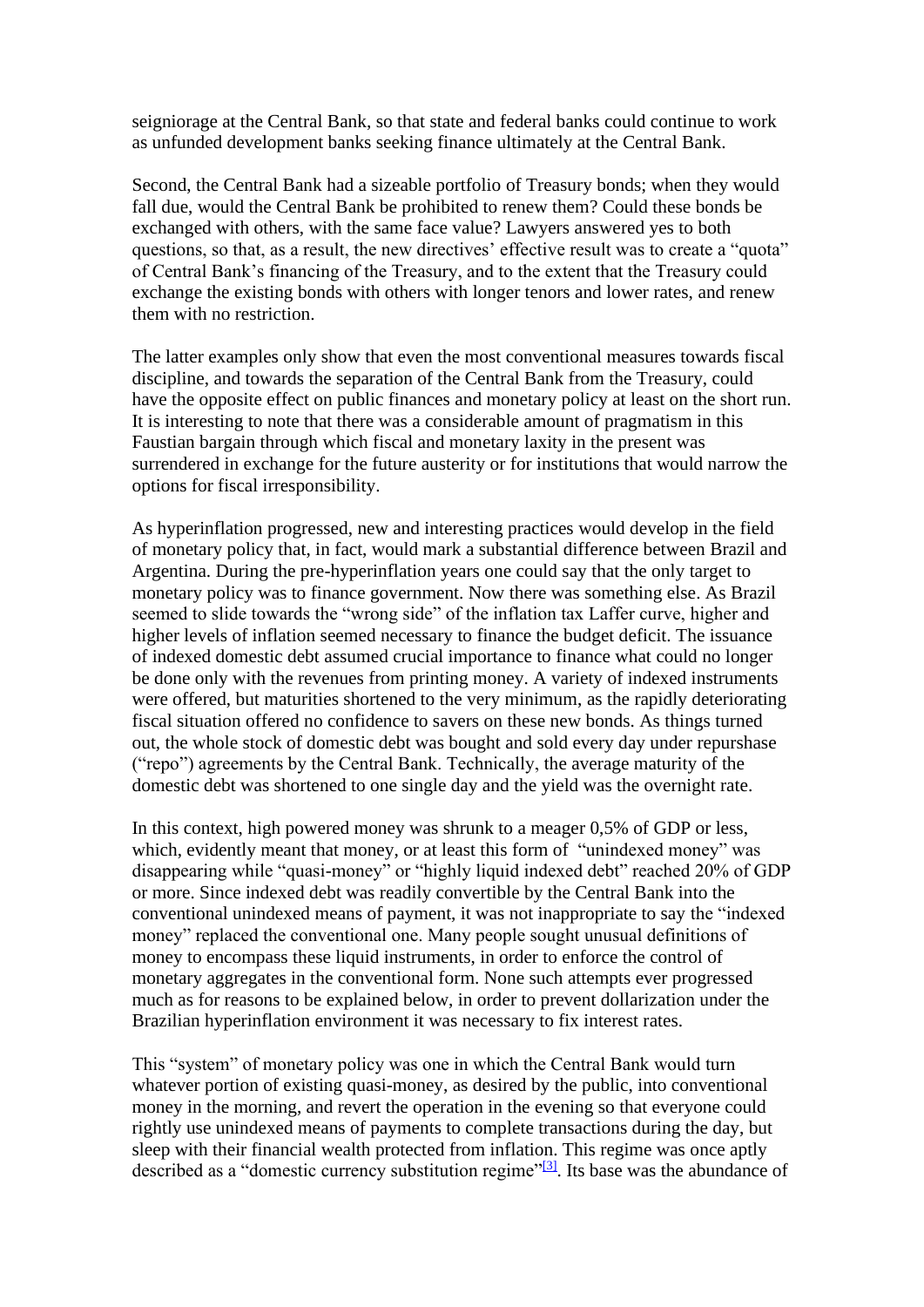"quasi money" or debt instruments subject to daily indexation by the overnight interest rate, which was, ultimately, the carrying cost of all the "repo" operations done with all sorts of bonds in circulation.

The interest rate was fixed in a simple form: since these were times in which a crawling peg was practiced to devalue the exchange rate, and interest rate parity was to be obeyed, the overnight rate was set equal to the international (Fed funds) overnight rates, plus the devaluation (or the inflation rates differential) plus "a sound margin" to account for "country risk". "Monetary policy" was, therefore, (i) providing fluid substitutability between conventional (unindexed) money and indexed bonds (quasi money) and (ii) generously rewarding the holders of the indexed bonds for not dollarizing their wealth fixing interest rates according to the formula described above.

In every other hyperinflation case, domestic financial wealth sought foreign currencies for shelter, and the economy was said to "dollarize". Inflations of this sort seem driven by the exchange rate: as wealth holders fly towards the Dollar, the exchange rate is pressured down, which produces inflation on the one hand, and the current account surplus necessary to "transfer out" the emigration of the national financial wealth on the other. Here is where the Brazilian hyperinflation differed from the Argentine, and most of the others. It is typical of the latter, the see "dollarization" accompanied by current account surpluses of 3% of GDP or more, so that the difference between M4 and M1 is "transferred" into dollars in a few years. In seven years, 20% of GDP or more could have migrated into dollar denominated instruments; residents then have their financial wealth off shore, and may and usually repatriate portions of it as "foreign investment". The government could tap these resources as if it was contracting "external debt", as it is the case in Argentina. In fact, in "dollarized" economies the distinction between domestic and foreign debt looses its meaning.

To summarize, monetary policy during the hyperinflation years was guided by two crucial considerations: (i) to finance government by the most efficient combination of money and indexed debt issuance, and by maintaining open a "window" for state and development banks, for sectoral funds in the regular budget and for special programs; (ii) to prevent dollarization by means of the abundance of well remunerated indexed instruments to outcompete foreign currencies as defenses from inflation mostly by virtue of the easy substitutability between "regular" and "indexed" money. No doubt these policies were successful to prevent dollarization, but as it is common to hear from the Argentine, the costs of the "domestic" debt under the "domestic currency substitution" regime were far superior to the costs of financing government tapping resources from off-shore pools of previously exported savings of nationals. The comparison is interesting but needs much more elaboration: there are costs and benefits in preserving a national currency, both going beyond computations of seigniorage.

It is also interesting to note that during these years (1987-93) four "heterodox" stabilization plans were attempted: *Plano Bresser, Plano Verão, Plano Collor 1* and *Plano Collor 2*. All involved price freezes, and some involving debt defaults (on three occasions according to Standard & Poors), "*tablitas*" and the introduction of a new currency. All these plans failed, despite being always capable of obtaining a temporary reduction of inflation at the cost of producing sometimes huge dislocations and losses to be claimed and recognized only years later. All these situations produced shocks in the demand for money in addition to departures from the "domestic currency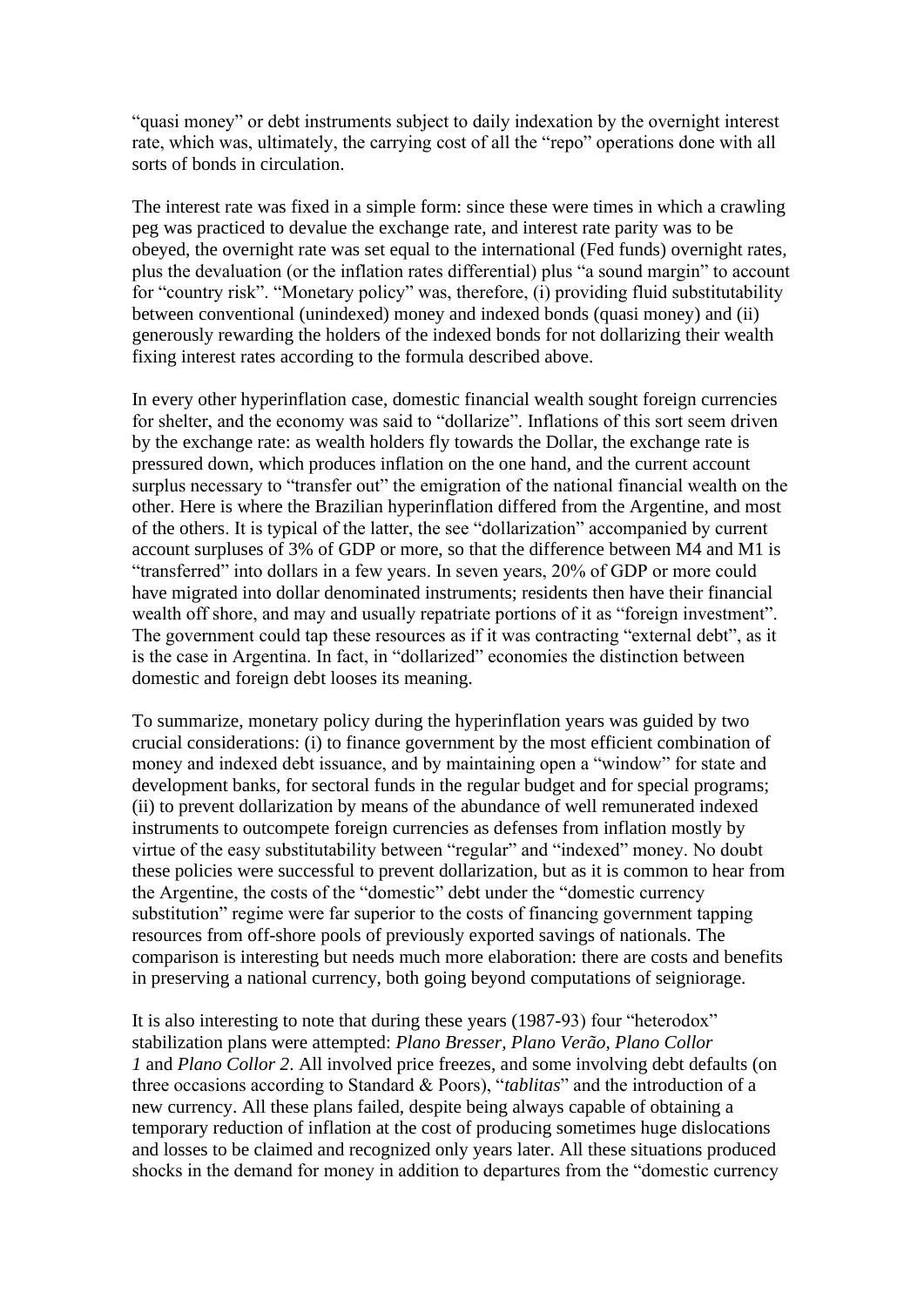substitution regime", that turned out to be only temporary, but produced impacts (liabilities and damages) in the years to come.

Progresses in the field of fiscal policies, and more specifically on institutions and practices that could isolate monetary policy from fiscal considerations, were mostly conceptual, even though the elements for a better, if not a sound, monetary policy were slowly built. With the right institutional constraints in place, or at least partially there, the feasibility of fiscal and monetary policy in line with stabilization would become a matter of enforceability, or of political will, and of opportunity.

But despite the progresses in previous years, in 1993, when preparations for the Real Plan started, one knew that the reconstruction of a national currency would require huge new steps towards the reinvention of institutions, practices and mechanisms of monetary policy. Some bases were built but there should be no illusions that money was to be reconstructed from scratch.

The policy mix responsible for defeating hyperinflation, to which monetary policy was a key component, was composed of several elements:

- A monetary reform consisting of the introduction of an "interim money of account" with the purpose of accomplishing the "deindexation" or the "nominalization" of all prices, wages and contracts and later to be issued" as a full currency $[4]$ :
- Enforce to public banks a disposition forgotten in a 1986 "White Collar Crime" Act, through which banks were forbidden to lend to their controlling partners. That was to apply to state banks and to federal banks as of 1993. Later, federal banks got a legal opinion from the Brazilian equivalent of the Attorney General that was approved by the President (then it becomes binding like a decree) waiving federal banks from the prohibition. At this point, however, with the right appointments to key positions in these banks, they were put under strict control of the Finance Ministry;
- Very high nominal interest rates combined by flexible exchange rates and sound, or at least much better fiscal policies, produced very powerful "anchors" to stabilization even though little change was engineered in the mechanics of monetary policy at first;
- Take political control of the CMN by reducing its membership to three, maintaining the Finance Minister as president and the Central Bank governor as secretary, the third member being the Planning Minister;
- Establish ceilings on credit granted by private banks to public entities of any sort (known as "*contingenciamento"*);
- Pass Constitutional Amendment to weaken earmarking of revenues thus strengthening the Secretary of the Treasury's ability to undertake "fiscal repression", or not to execute the budget;

This policy mix was very powerful to secure a good start to the Real Plan. Annual inflation rates at the last month of hyperinflation – June 1994 – were at 5,500% approximately. In 1995, the first full year under the new currency, inflation was slightly over 20% for the year on consumer prices and around 7% for wholesale prices, and GDP grew 4,2% after 5.9% in 1994.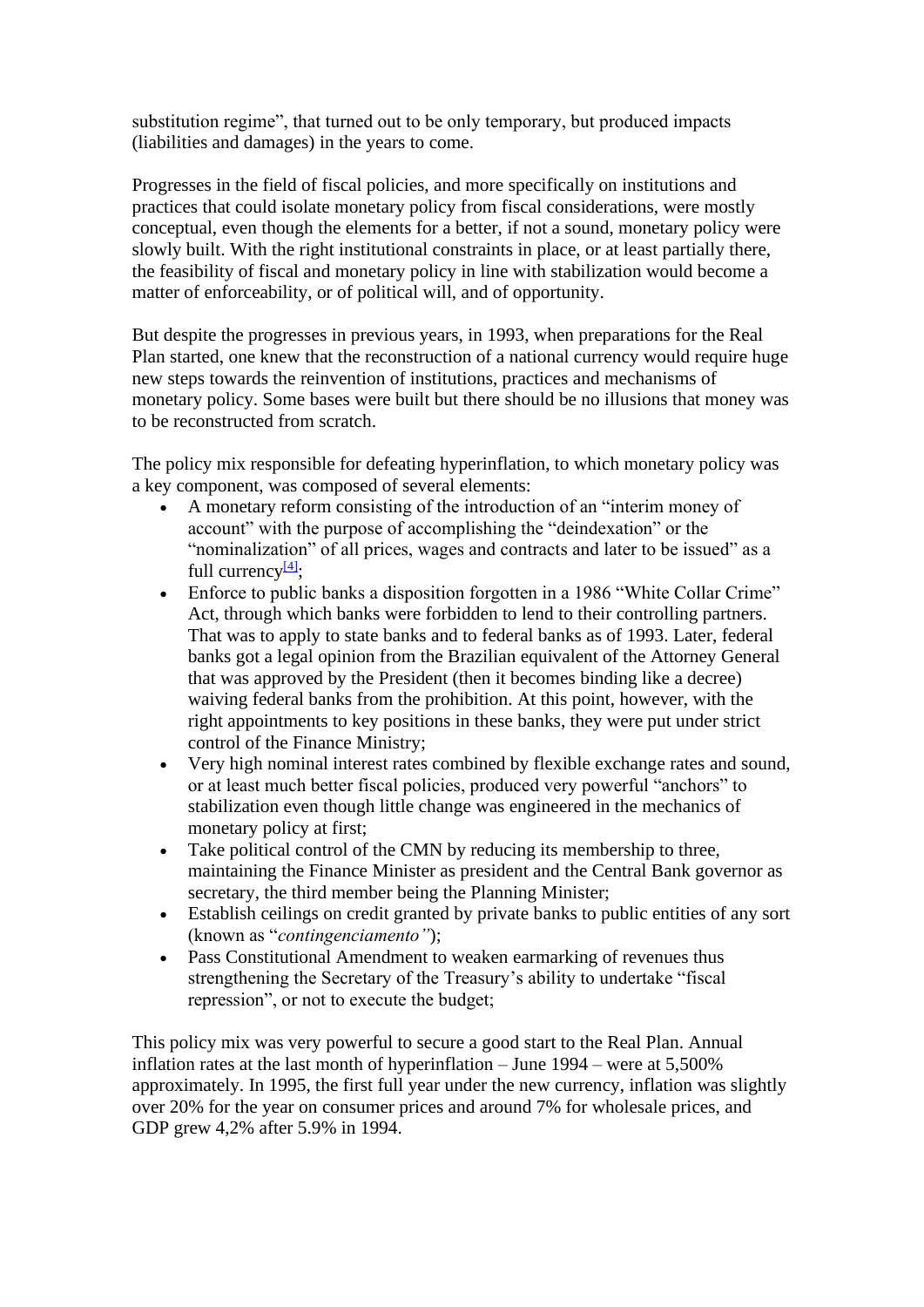It is crucial to note that the "hard budget constraint" resulted from measures taken "below the line", that is, introducing restrictions to financing of deficits, either through the increased ability of the Treasury to deny money to budget allocations, or through the closing of windows in public and private banks. For several reasons not to be detailed here it was impossible to enforce fiscal discipline through budgetary instruments; in fact the budget was and to a certain extent still is a major source of *lack of* discipline. In consequence, the battle to be fought was on the financing area, and mostly in connection with banks.

One knows that banks would face turbulent times with the end of hyperinflation, as they would loose their ability to benefit from the inflation tax. Revenues from demand deposits and also from what was called "the float" and "resources in transit" represented sizeable proportions (more than half sometimes) of total bank revenues, and such revenues would disappear entirely. This, however, was only the surface, or what could be seen at a distance. Soon it would be clear that two different banking crises were latent. The first had to do with public banks, almost all of then, federal and state, with serious problems as their capital had been seriously eroded through the years in disguised fiscal spending. The second, related to private banks, comprised the above mentioned need to replace inflation as source of revenue, but also a recasting of the several forms of "taxation" created over the years to capture the excess profits created by inflation, including reserve requirements and "forced loans". Besides, for a banking system that was mostly geared to finance government, the degree of compliance with Basle Guidelines was almost zero even under the assumption that public banks should not be considered as "true banks".

In summary, the fiscal crisis that was part and parcel of hyperinflation was turned into a banking crisis, in the context of which the introduction of banking supervision and capital requirements was at the very least a large cultural shock. No question, monetary policy during these crucial years had to be conducted with a keen eye on their impact on a very fragile system. Interest rates should be kept high, but the banking system should be spared from the damages caused by "wealth effects".

The years of 1995 and 1996 were spent on a state of near emergency, as the Central Bank was trying to prevent bank failures to develop into an open crisis. After the July 1994, 158 financial institutions suffered intervention or liquidation, 52 of which were banks and 69 were broker-dealers.

Two large government sponsored programs to prevent a crisis were created:

- The PROER program was designed to finance the sale of the "good part" of private banks under acute distress (negative net worth) provided that the buyer would take all liabilities with the public and would buy an equal amount of assets and liabilities. The loans were made to the "bad part", or the "bad bank" that would buy heavily discounted government securities that would secure a zero net worth when taken at nominal value. Approximately US\$ 10 billion would be disbursed under the program, and some part of the loans, possibly a substantial part, will most likely return.
- The PROES program was designed to privatize, capitalize or liquidate state banks. Its concept was based on financing from the Federal Government for states to acquire "bad assets" and capitalize their banks provided that they sell or liquidate them. In case states want to retain the bank, half of the amount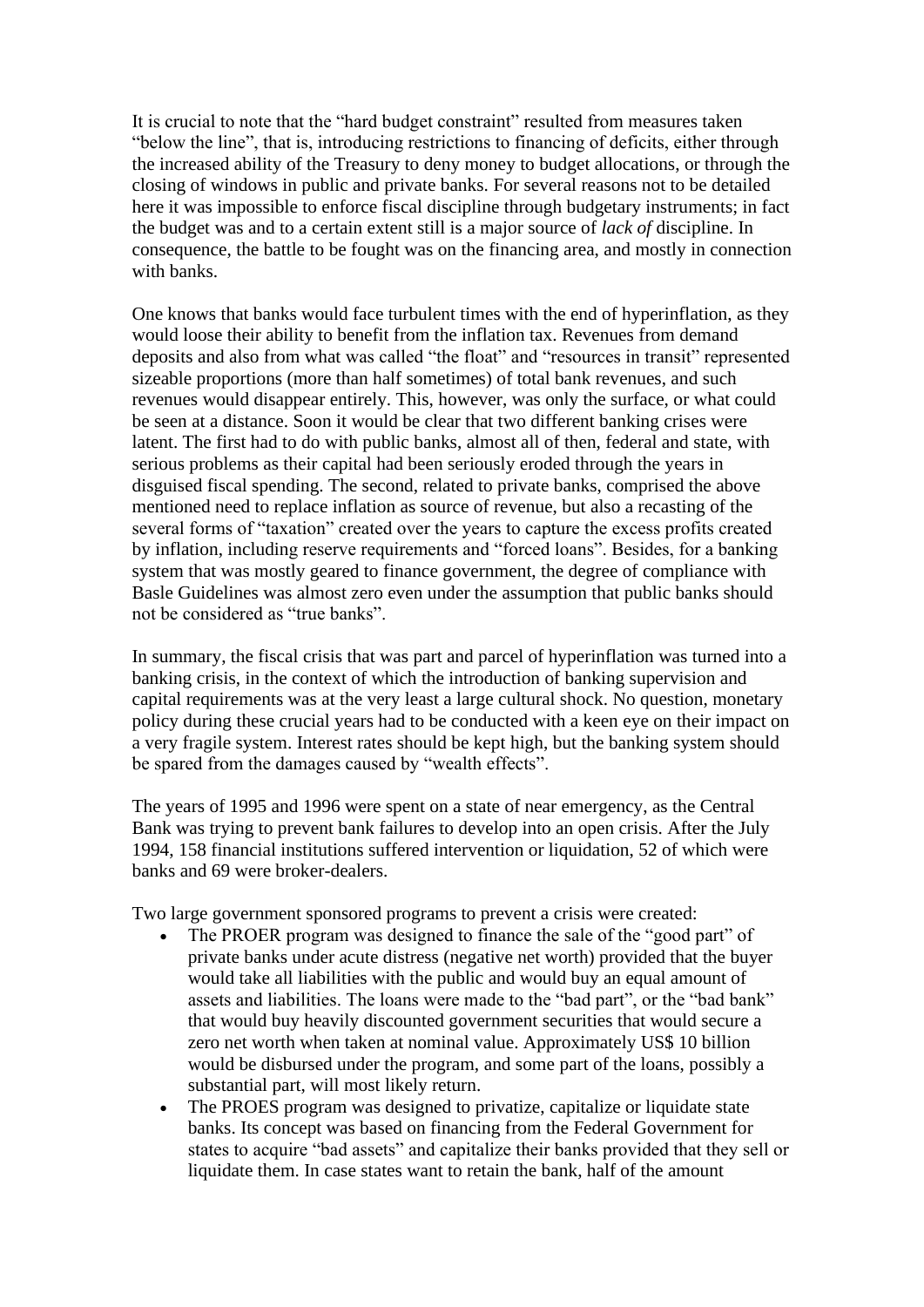necessary was to be provided by the state. To date seven such banks were privatized (including the largest ones from the states of São Paulo, Rio de Janeiro, Minas Gerais, and Paraná), seven were liquidated, and seven were taken over by the federal government to be sold. Only five subsist independently. The total amount disbursed may reach US\$ 50 billion.

Also as chapters of the effort to prevent a banking crisis one should mention that the Federal Government capitalized *Banco do Brasil* in approximately US\$ 7 billion. *Caixa Econômica Federal*, the federal mortgage bank, still needs similar treatment and *Banco do Nordeste* and *Banco da Amazônia* will be most likely transformed into development agencies after the recognition and assumption of their losses by the Treasury. It is also noteworthy that during these crucial years the relaxation in the restrictions to foreign direct investment into the banking industry was crucial to secure transactions under the PROER and PROES programs could be completed. The share of assets owned by foreign banks rose to approximately 25% in 1999 from less than 10% in 1993.

While the banking crisis was being averted progresses in the field of monetary policy were considerable. One of the most important advances was the creation of a Monetary Policy Committee (COPOM) within the Central Bank, in June 1996 following the example of countless other central banks around the world. Even though independence was simply not secured in law, the creation of such a popular institution with its accompanying rituals of pre-scheduled meetings and publication of minutes was key to protect decisions on the interest rate from political influence.

Also of crucial importance to monetary policy was the fact that the Central Bank would discontinue the practice of granting repurchase of all domestic debt in circulation. In addition, the Central Bank and the Treasury would jointly reduce the share of domestic debt indexed by the overnight rate, i. e. "zero duration" debt and increase the share of fixed interest bonds. In 1997, just before the Asian Crisis, the share of overnight indexed debt in circulation had been reduced to less than 15% and the "repo" arrangements were altogether eliminated. No question, the power of monetary policy was substantially increased as wealth effects would start to be relevant or that the financial system would no longer be fully immunized from variations in interest rates.

Interest rates had been falling gradually since April 1995, but as the Asian Crisis brought the need of a tightening to defend the currency, the issue of the exchange rate regime, and in particular its implications to the interest rate, became more and more contentious. It turned out that exchange rate policy was intimately connected to the success of the stabilization plan. In the first six months of the Real Plan – in the second semester of 1994 – the exchange rate was under a floating rates regime, which was, as mentioned, extremely helpful to stabilization. But in view of the buoyant external situation, the still large fiscal deficit (which established a "crowding out" situation precluding interest rates from falling much without doing severe damage to the always delicate rolling over of domestic debt) and the absolute priority given to stabilization, the exchange rate regime moved towards a "crawling band system". Why?

In the early phase of the Real, the crucial problem faced by the Central Bank was a capital account bonanza that was taking place on top of a balanced current account thanks to the undervalued currency left as a legacy of hyperinflation. The choice of a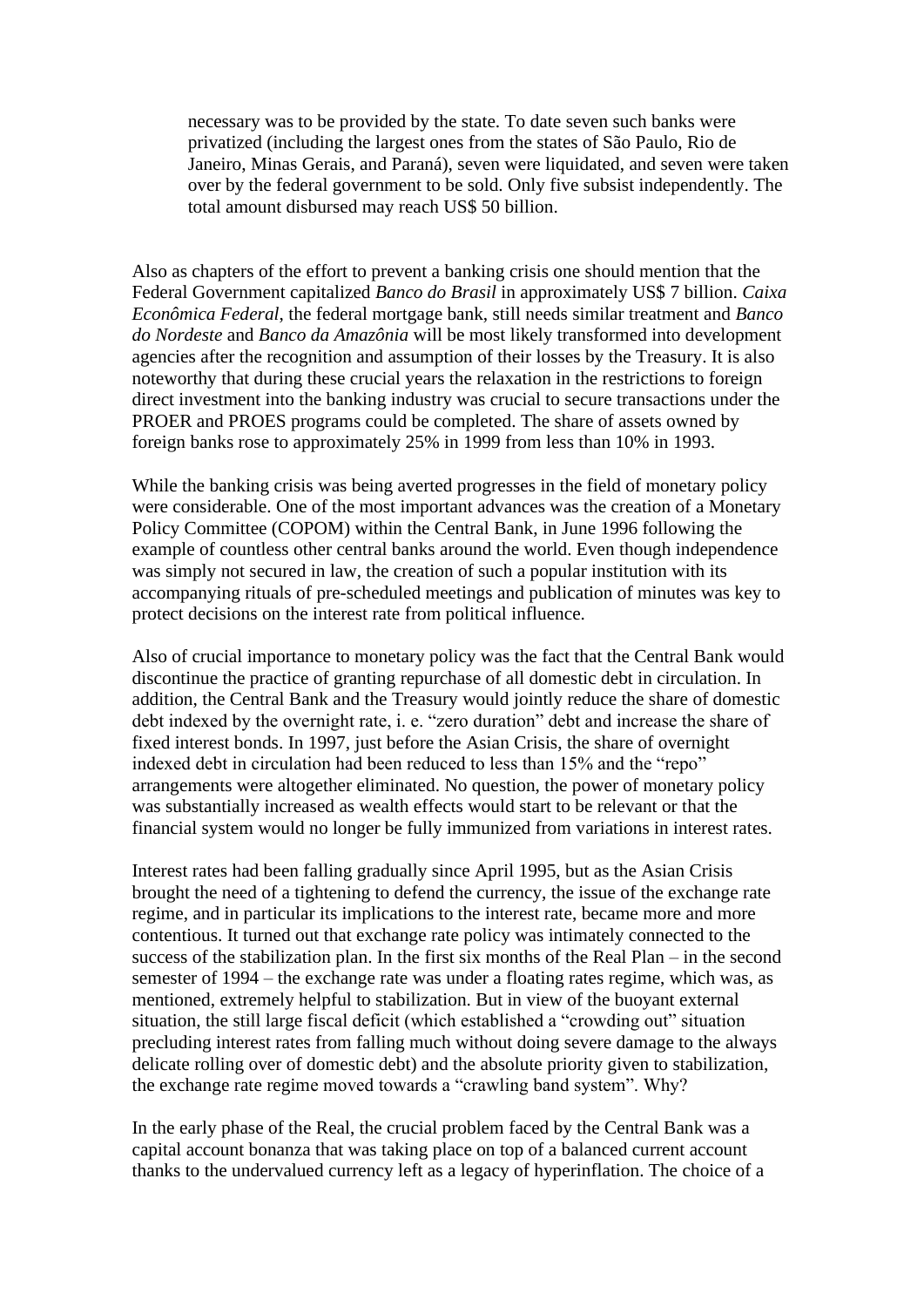float under capital mobility would leave room for monetary policy autonomy except for the fact that the overly large fiscal deficit would force interest rates up, which would attract far too much capital, on top of already buoyant conditions, and quickly appreciate the exchange rate. These circumstances were not entirely inconvenient, at least for a while, as the exchange rate appreciation would reduce the undervaluation, thus moving towards recreating normalcy as regards the current account and would greatly help reducing inflation. Yet, the continuation of a large budget deficit would result in more and more appreciation, which could not go on much longer. The natural reactions were, at first, to intervene in the foreign exchange market in order to arrest the appreciation, to sterilize the accumulation of reserves and to introduce selective restrictions to capital inflows<sup>[\[5\]](file:///C:/Users/gusta/OneDrive/Documentos/New%20stuff/Home%20page%20-%20convertidos/Extraidos%20pelo%20Andre2%20-%20tudo/circumstances%20and%20institutions.htm%23_ftn5)</sup>. The latter in particular faced criticism on the part of the IMF, for instance, even though influential studies from research associates of the IMF eventually resulted in such restrictions gaining respectability as instruments to deal with capital surges<sup>[\[6\]](file:///C:/Users/gusta/OneDrive/Documentos/New%20stuff/Home%20page%20-%20convertidos/Extraidos%20pelo%20Andre2%20-%20tudo/circumstances%20and%20institutions.htm%23_ftn6)</sup>.

In this context, with the mitigation of capital mobility, however imperfect, and with the introduction of a "target zone system" to intervene in the exchange rate, the Central Bank sought to prevent further appreciation of the exchange rate area, and even accomplish some depreciation, while a tough stance as regards monetary policy was maintained. The mix was far from the ideal, but the continued failure to address the budget deficit, left no alternative; it was a matter of controlling the damage done by the lack of a proper fiscal policy and the continuation of the "crowding out" or "fiscal dominance" situation.

After the Russian crisis one could safely argue that these conditions had changed: the external situation had changed for the worse, the fiscal situation for the better, especially after the agreement with the Fund, and deindexation had progressed to such an extent that one could be less concerned with the inflationary repercussions of a float that was likely to produce a sizeable depreciation. These new circumstances would seem to point towards coming back to a float, and the Central Bank was effectively trying to move to this direction, yet on a gradual fashion. Exiting regimes with rigidities is no simple matter especially under strained conditions<sup>[\[7\]](file:///C:/Users/gusta/OneDrive/Documentos/New%20stuff/Home%20page%20-%20convertidos/Extraidos%20pelo%20Andre2%20-%20tudo/circumstances%20and%20institutions.htm%23_ftn7)</sup>. Brazil had agreed with IMF in the December 1998 that the gradual flexibilization was to continue. It was unfortunate that the Central Bank's strategy was interrupted by the President's decision to move more aggressively towards lower interest rates in his second term, which would be made possible, as argued, with a new exchange rate system: the "endogenous diagonal band" as it was called<sup>[\[8\]](file:///C:/Users/gusta/OneDrive/Documentos/New%20stuff/Home%20page%20-%20convertidos/Extraidos%20pelo%20Andre2%20-%20tudo/circumstances%20and%20institutions.htm%23_ftn8)</sup>.

The first quarter of 1999 was a time of great turmoil. The new exchange rate policy was a failure and the Central Bank was forced into an uncontrolled float. Interest rates had to be raised over 40% for the third time in less than two years, the agreement with the IMF was reinforced and the situation fell under control by mid-year. The exchange rate moved to R\$ 2,20 in February 1999 from R\$1,20 to the dollar in December 1998 only to fall to R\$ 1,65 in July.

Monetary policy was crucial to tame the dislocations produced by the devaluation. But apart from simply increasing interest rates to 45%, as normalcy got re-established, a new system of inflation targets was introduced. As of mid 2000 one could describe the crucial aspects of monetary policy as follows: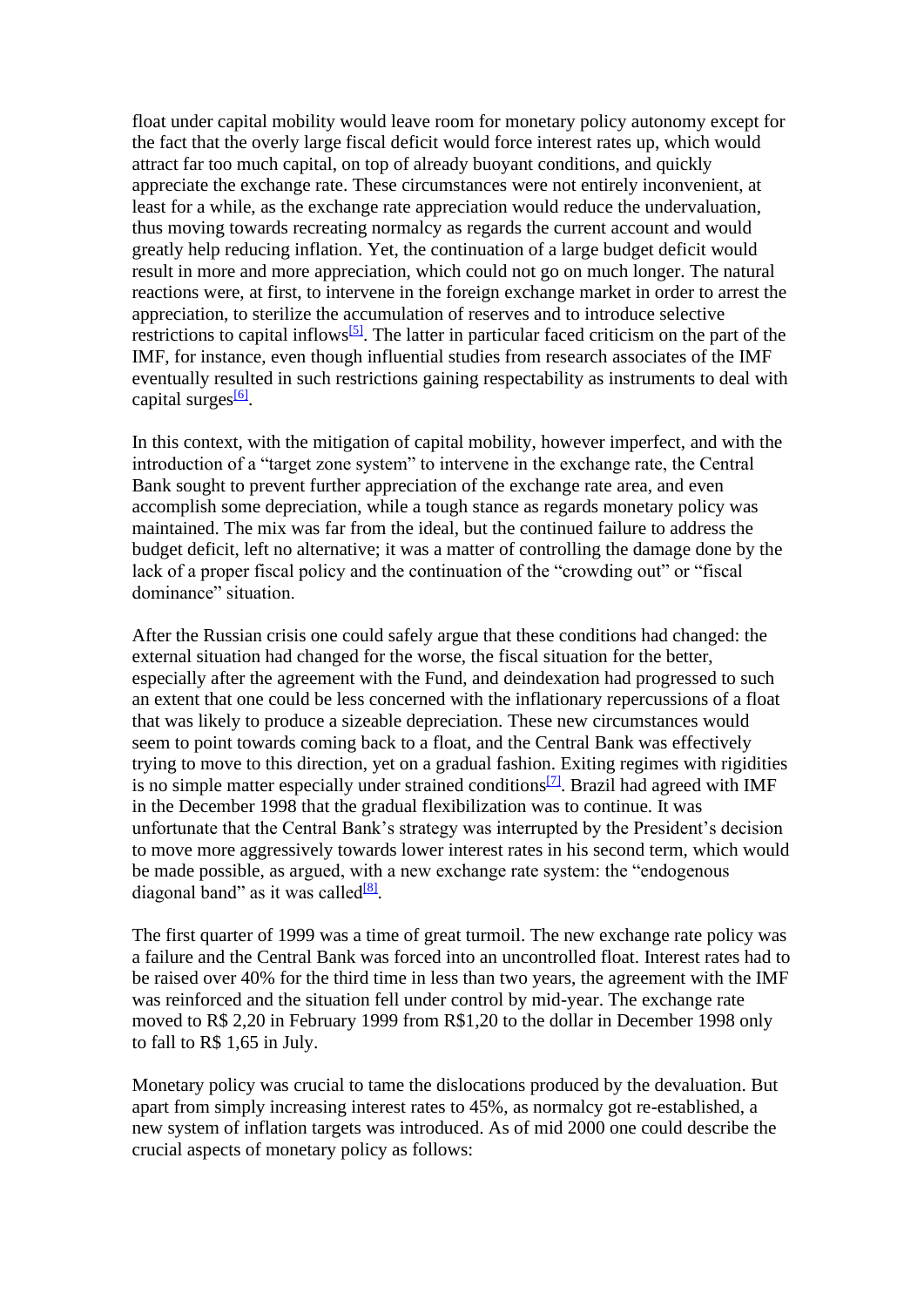- "Fiscal dominance" would seem to be less important than ever before, as the consolidated fiscal deficit finally reached the level of 3,0% of GDP. Debt overhang, however, would still constrain the Central Bank's ability to reduce interest rates. The share of domestic debt in "zero duration" debt was kept at about half, with great market resistance to move to pre-fixed interest rates.
- Banks are now almost entirely in line with Basle discipline, except perhaps for the federal banks and the state banks in the privatization pipeline. Compliance is increasing and the system is its best shape ever, though still plagued by fiscal repression though in a much smaller scale. Reserve requirements are about half today, at around 3% of GDP approximately.
- A presidential decree established that the CMN would adopt inflation targets system to be enforced by the Central Bank through the use of the instruments it would see fit. An "inflation report" would be offered by the Central Bank, along with the usual ritual of procedures and justifications typical of inflation targets' regimes.
- Exchange rates were under a float, though the Central Bank intervened occasionally in a direct manner and more often indirectly through sales of domestic debt indexed by the exchange rate.

A long way, and many obstacles, had to be overcome for Brazil to reach the situation of adopting what appears to be a simple and widely adopted system for monetary policy. No question we had a remarkable progress here, but the institutional fragility of the existing situation raises concerns. Basically, Central Bank independence does not exist in Brazil yet. In the laws creating the Real, an imposition of then President Itamar Franco had to be accepted: that the CMN would be "subject to directives from the President". Since CMN is the monetary authority of the country, nothing really prevents a new president from revoking the inflation targets decree and from establishing new "development oriented" missions to the Central Bank. Since Central Bank board members do not have fixed terms in office, all can replaceable *ad nutum* by the President, and also, since the privatization of public banks has been slow, many will survive at the end of the Cardoso presidency in 2002 ready to be re-launched in the old fashioned way.

These risks are no panacea. As a new presidential election looms large, concerns about a backlash in the field of monetary policy are raising. Institutional protection should be given to practices that now are only based on Cardoso's will and on the agreement with the IMF. The way to go, however, is quite cumbersome. As a matter of fact, a constitutional amendment would have to be approved in order to allow the regulation of Central Bank independence, and to supply the much need institutional bases to currency stability. In addition, a consolidation of monetary and banking laws would be necessary to cut the ties between the President and the CMN and establish to the latter the mission to defend the currency.

Times are different now as regards Cardoso's approval rates and capacity to control the congressional agenda. Central Bank independence is not an easy topic, and opposition parties are wary of the issue being raised exactly as they have increased their chances for 2002. This is not to say that a left wing government would revert all developments described above and restore inflationist policies. But it remains to be seen if the opposition has absorbed notions of fiscal responsibility and sound money so painfully learned in the last fourteen years.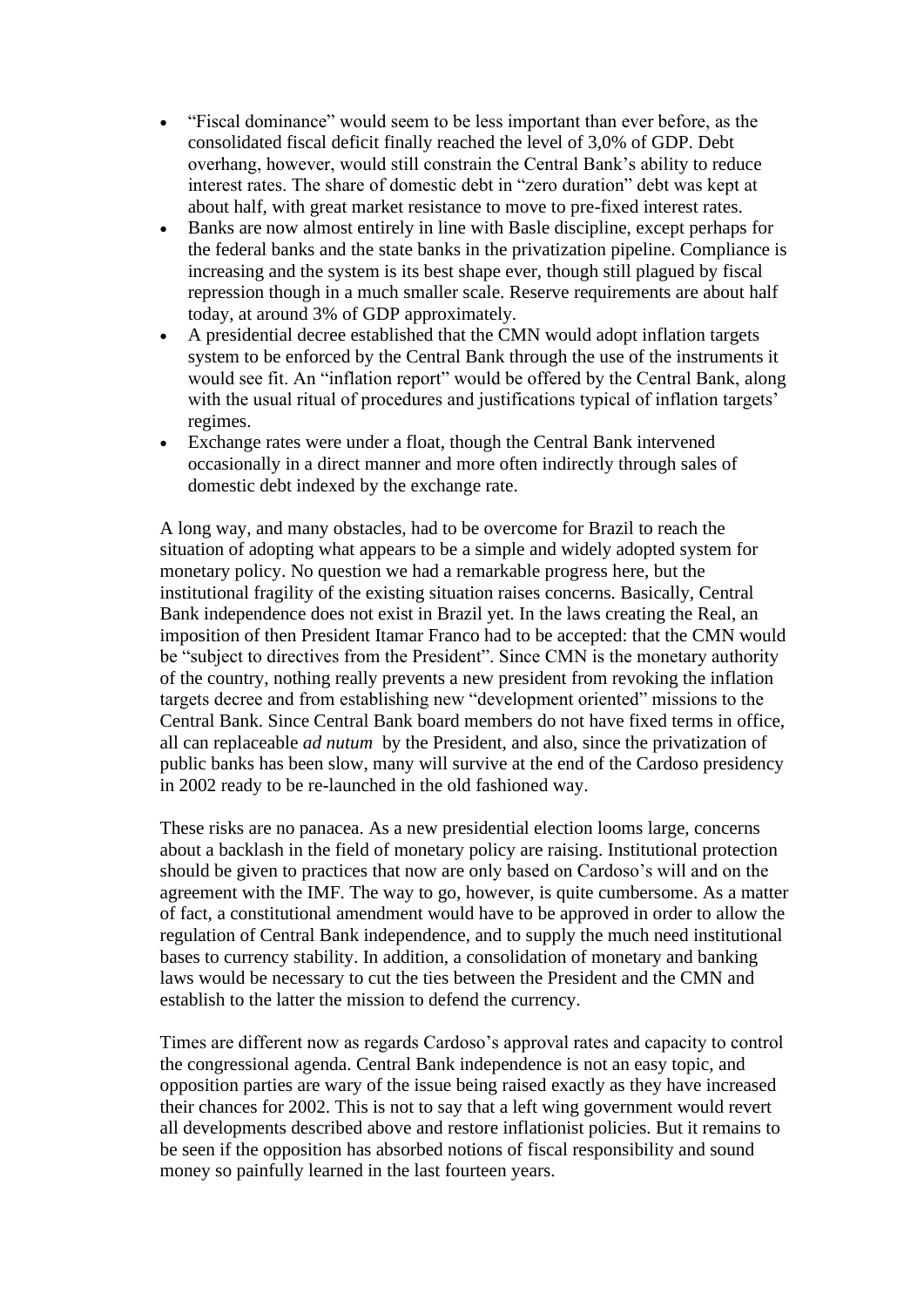## **References**

- Bruno, Michael, *Crisis, Stabilization, and Economic Reform: Therapy by Consensus*, Oxford, Clarendon, 1993.
- Cagan, Phillip, "Hyperinflation," in John Eatwell, Murray Milgate, and Peter Newman, eds., *The New Palgrave: A Dictionary of Economics*, London, Macmillan, 1987.
- Calvo, Guillermo A., Leonardo Leiderman, and Carmen M. Reinhart, "Capital Inflows and Real Exchange Rate Appreciation in Latin America," *International Monetary Fund Staff Papers*, 40 (March 1993).
- Carneiro, Dionisio Dias, and Marcio Garcia, "Capital Flows and Monetary Control under a Domestic Currency Substitution Regime: the recent Brazilian experience" in Roberto Steiner, ed. *Affluencia de Capitales y Estabilización en América Latina*, Bogota, Fedesarollo, 1994.
- Corbo, Vittorio, and Leonardo Hernández, "Macroeconomic Adjustment to Capital Inflows: Lessons from Recent Latin American and East Asian Experience," *World Bank Research Observer*, 11 (February 1996).
- Eichengreen, Barry, and Albert Fishlow, "Contending with Capital Flows: What Is Different about the 1990s?" in Miles Kahler, ed., *Capital Flows and Financial Crises*, New York, Council of Foreign Relations, Cornell University Press, 1998.
- Franco, Gustavo H.B., "The Real Plan and the Exchange Rate*" Essays in International Finance* 217, International Finance Section, Princeton University (April, 2000).
- \_\_\_\_\_ *O Plano Real e Outros Ensaios*, Rio de Janeiro, Francisco Alves, 1995.

Hicks, John, *Critical Essays in Monetary Theory* Oxford, Clarendon Press, 1967.

International Monetary Fund (IMF), "Exit Strategies: Policy Options for Countries Seeking Greater Exchange Rate Flexibility," Washington, D.C., International Monetary Fund, Research Department, in consultation with the Monetary and Exchange Affairs Department and the Policy Development and Review Department, December 1997.

 $\Box$  The classical hyperinflation definition is due to Philip Cagan's 1956 seminal contribution to Milton Friedman's Studies in the Quantitative Theory of Money. According to Cagan's original view a hyperinflation starts when inflation reaches 50% per month, and finishes when in falls below this level for more than a year. Later, in his "hyperinflation" entry in the Palgrave Dictionary, he favored a "qualitative" definition, with no threshold. Bruno (1993, p. 272) argued that 20% per month would be a